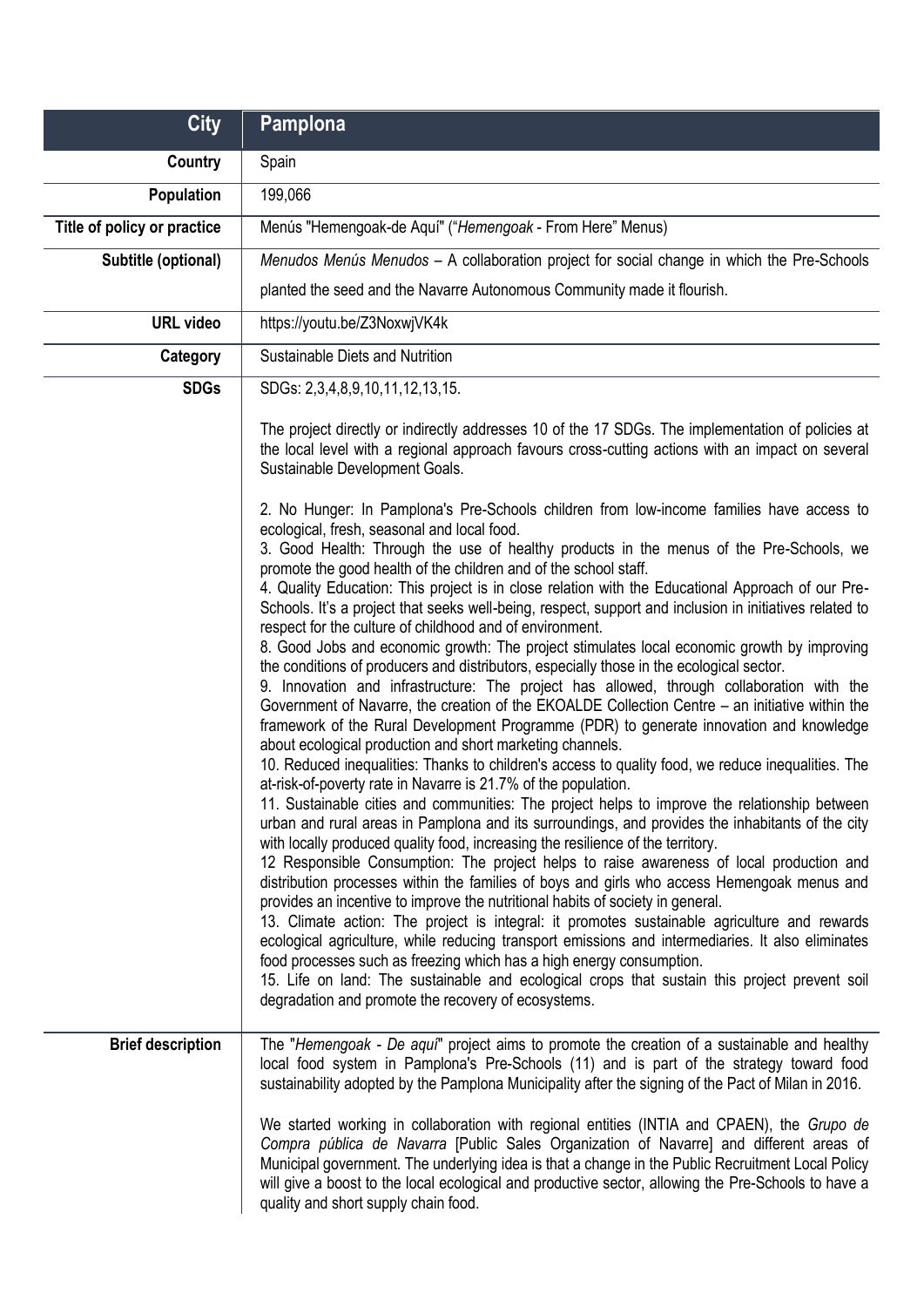|                                                | We would like to highlight two goals of the project: The new LEY FORAL 2/2018, OF APRIL 13,<br>on PUBLIC CONTRACTS and the direct municipal management of the Pre-Schools, which now<br>have their own kitchen, dining rooms and staff.                                                                                                                                                                                                                                                                                                                                                                                  |
|------------------------------------------------|--------------------------------------------------------------------------------------------------------------------------------------------------------------------------------------------------------------------------------------------------------------------------------------------------------------------------------------------------------------------------------------------------------------------------------------------------------------------------------------------------------------------------------------------------------------------------------------------------------------------------|
|                                                | The overall aim was to introduce healthy menus (50% ecological and local) in the 11 Pre-Schools<br>of Pamplona, offering 1,106 meals a day for children and educators – with 1,000 direct beneficiary<br>families. This starts a new model through which the dining room project is seen with a holistic<br>vision: a circular economy philosophy goes hand in hand with training and transformation of the<br>food habits, toward a concept of alimentation as a collective thing. It encourages a healthy<br>relationship between children and food, hoping that this will be the basis of enduring healthy<br>habits. |
|                                                | With this project, we created a pioneering public tender in Spain, favouring the improvement of the<br>productive and distribution fabric, while building a model for other Municipalities. It is currently<br>active in two schools with great success and, after the allocation of the supply and management<br>lots, currently in process, it will be extended to the other 9 Pre-Schools.                                                                                                                                                                                                                            |
| Date of start and state<br>(ongoing/completed) | 10/2016<br>Ongoing                                                                                                                                                                                                                                                                                                                                                                                                                                                                                                                                                                                                       |
| <b>Actors and stakeholders</b><br>involvement  | Local Government. Pamplona Municipality:<br>$\bullet$<br>Education Department -Pre-Schools,<br>Mayor's Office, Pamplona Municipality Strategic Office,<br><b>Environment Department</b>                                                                                                                                                                                                                                                                                                                                                                                                                                  |
|                                                | Regional government:<br>INTIA-Tecnologías e Infraestructuras Agrarias de Navarra [Technologies and<br>Agricultural Infrastructures of Navarre].<br>CPAEN: Consejo de la producción agraria ecológica de Navarra [Council for Organic<br>Agricultural Production in Navarre].                                                                                                                                                                                                                                                                                                                                             |
|                                                | Civil Society:<br>Grupo de compra pública de Navarra [Public Sales Organization of Navarre]<br>Menjadors ecologics                                                                                                                                                                                                                                                                                                                                                                                                                                                                                                       |
| Approach                                       | Link to the box with bullet list:<br>https://drive.google.com/file/d/1vo8Z49ToJVODgow9Bsn7APUL6ra_gAY/view?usp=sharing<br>We put the link because the program does not allow to introduce bullets.                                                                                                                                                                                                                                                                                                                                                                                                                       |
| Innovation                                     | "Hemengoak - De Aquí" ["Hemengoak - From Here"] is a pioneering project at municipal,<br>autonomous community and state level, due to its magnitude and holistic philosophy. It strives to<br>unite interdependent and inseparable elements within the notion of the Public as common good,<br>and it promotes the welfare of people and the environment.                                                                                                                                                                                                                                                                |
|                                                | It combines political decisions and logistic organization to structure the local small and medium<br>production. Through that, a new creative relationship between the urban and the rural areas is<br>established. Moreover, this can be seen as a laboratory to test the future expansion of this project<br>- that will be achieved through public tender - gradually complying with the values of the Spanish<br>Urban Agenda - "El camino para conseguir pueblos y ciudades más humanos" [The Way to<br>Achieve More Humane Towns and Cities] and the SDGs of 2030 Agenda.                                          |
|                                                | This project is coherent with the Educational Approach of the Pre-Schools: a unique scenario that<br>unifies the direct management of all the school staff (direction, educators, cooks, cleaning and<br>technical staff), that has its own kitchens and dining rooms, that - for pedagogical coherence -                                                                                                                                                                                                                                                                                                                |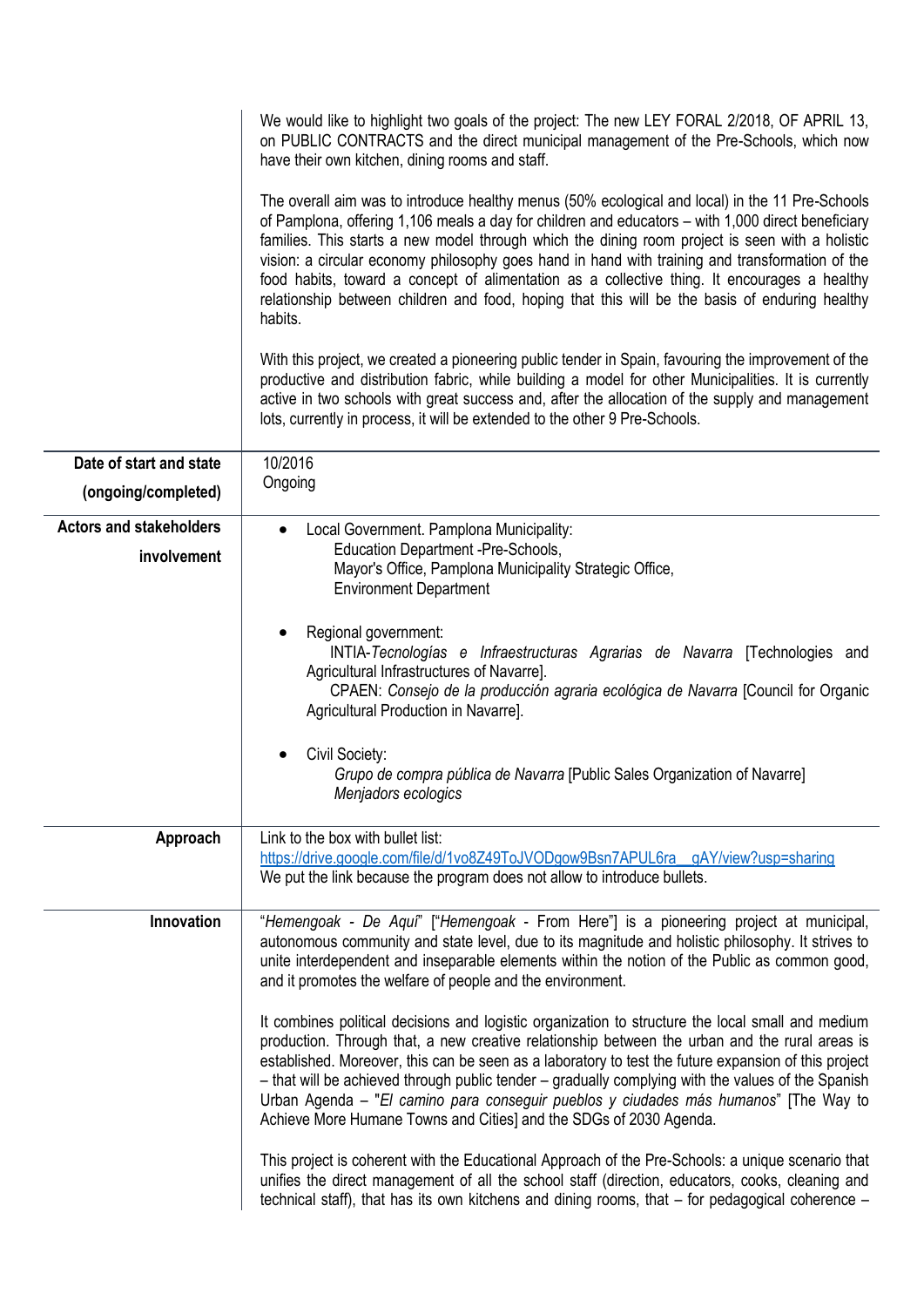|                              | think that the educators should be in charge of food education, without the need of subcontracted<br>staff, and that wishes together with the families to propose conscious changes for a local and<br>sustainable food system.                                                                                                                                                                                                                                                                                                                                                            |
|------------------------------|--------------------------------------------------------------------------------------------------------------------------------------------------------------------------------------------------------------------------------------------------------------------------------------------------------------------------------------------------------------------------------------------------------------------------------------------------------------------------------------------------------------------------------------------------------------------------------------------|
| Impact                       | The social impact of the project is significant; on one hand, it develops in public Pre-Schools that<br>provide their services to vulnerable populations, mainly children aged 0 to 3. Public schools<br>provide their services to families from different social and economic backgrounds, favouring<br>access to those with fewer resources – some under the poverty line. It was found that there are<br>children whose main meal of the day (sometimes the only meal) is given at school. Pre-Schools<br>are spaces of care, quality and multiculturalism, spread throughout the city. |
|                              | Another aspect of impact is the price of the menu: there has been no increase in budget due to<br>the change of menus whatsoever, which helps to dismantle the idea that healthy and ecological<br>eating is more expensive and allows to reduce resistance in public opinion. This phase has<br>required major menu planning and extensive work with child nutritionists.                                                                                                                                                                                                                 |
|                              | There is also a computer system, created ad hoc, to determine the exact number of direct and<br>indirect diners who benefit from the Hemengoak menu, alongside with the percentage of organic,<br>fresh, local, seasonal and short circuit products consumed, the amount of food served and the<br>waste generated.                                                                                                                                                                                                                                                                        |
|                              | A monitoring system based on 31 indicators that enables to quantify the social, cultural and<br>economic impact as well as fulfilment of goals, improvement of the quality of education and food,<br>of the local productive system.                                                                                                                                                                                                                                                                                                                                                       |
| <b>Inclusion</b>             | This is a transversal project that contemplates three forms of inclusion:                                                                                                                                                                                                                                                                                                                                                                                                                                                                                                                  |
|                              | Thematic: It involves several municipal areas: Municipality, Environment, Urbanism and Education<br>Departments.                                                                                                                                                                                                                                                                                                                                                                                                                                                                           |
|                              | Territorial: This strategy, cooperative by its nature, builds a force for territorial inclusion that<br>creates strength and brings a political, social, cultural and economic model to life. Since the<br>beginning, work has been done with regional public bodies that work directly with the local<br>productive sector: INTIA (www.intiasa.es) and CPAEN (www.cpaen.org). Without their<br>collaboration and that of Grupo de Compra pública de Navarra [Public Sales Organization of<br>Navarre], this project would have been unfeasible.                                           |
|                              | Social: This is a multi-stakeholder project that has strengthened the local production and<br>distribution system, bringing products and producers closer to the citizens, in particular to Pre-<br>School students and their families.                                                                                                                                                                                                                                                                                                                                                    |
|                              | It combines education with the values of a healthy and resilient diet with ecological values and co-<br>responsibility. In order to make this project real, we create alliances, relationships, interdependent<br>and complementary communication channels that give strength and identity to our idea of<br>territorial and social relations - that of a sustainable and real utopia.                                                                                                                                                                                                     |
|                              | A project is being initiated to transfer the practice to other cities through the Ciudades por la<br>Agroecología network [Network of Cities for Agroecology]. Moreover, communication and diffusion<br>actions will be launched in the city at the end of 2019.                                                                                                                                                                                                                                                                                                                           |
| <b>Adversity coefficient</b> | The adversity conditions have been mainly administrative and social.                                                                                                                                                                                                                                                                                                                                                                                                                                                                                                                       |
|                              | The greatest difficulty or weakness of the project, with regard to one of its fundamental aspects -<br>the organization of the complex public tender – consisted in the lack of any reference points. It                                                                                                                                                                                                                                                                                                                                                                                   |